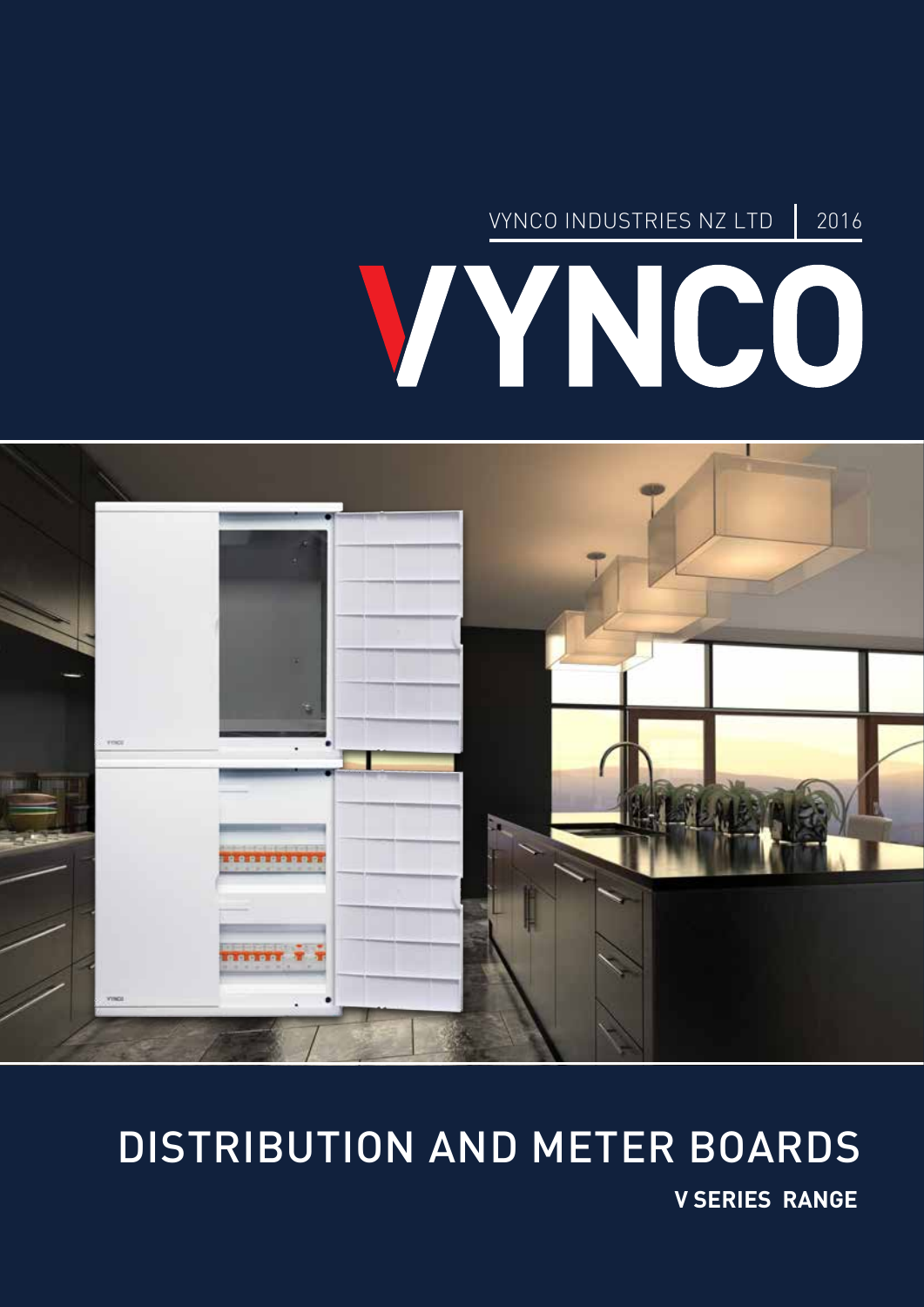

Designed and engineered in New Zealand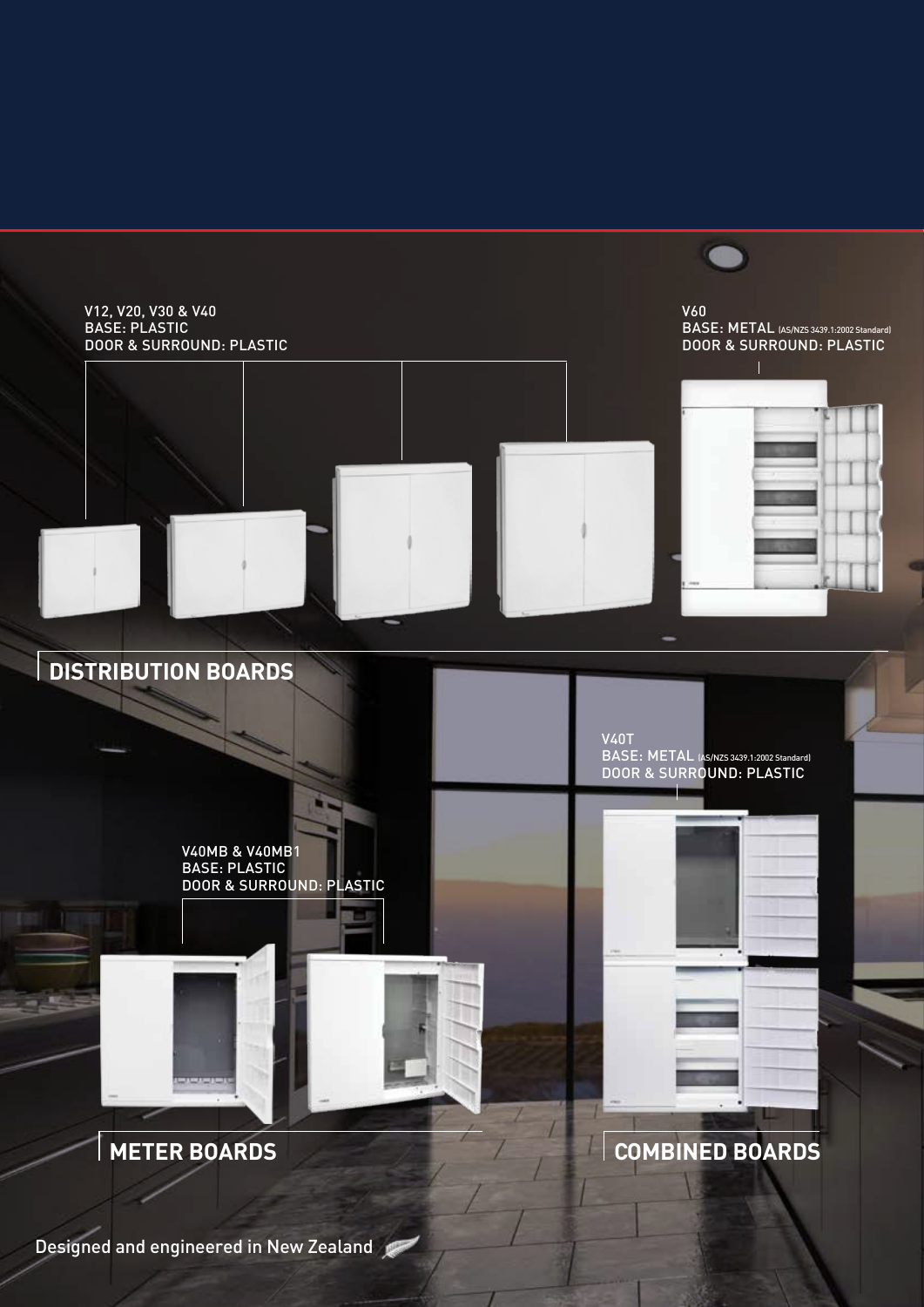# V SERIES BOARDS



| CODE          | <b>DESCRIPTION</b>                                                    | $H$ (mm) | <b>BASE</b><br>W (mm) | $D$ (mm) | SURROUND<br>H (mm) | W (mm) |
|---------------|-----------------------------------------------------------------------|----------|-----------------------|----------|--------------------|--------|
| V12           | 12 Way Switchboard / 1 Row                                            | 220      | 255                   | 66       | 250                | 278    |
| V20           | 20 Way Switchboard / 1 Row                                            | 220      | 395                   | 66       | 250                | 419    |
| V30           | 30 Way Switchboard / 2 Rows                                           | 375      | 305                   | 66       | 400                | 335    |
| V40           | 40 Way Switchboard / 2 Rows                                           | 412      | 395                   | 66       | 437                | 419    |
| V60           | 60 Way Switchboard / 3 Rows                                           | 655      | 395                   | 80       | 682                | 425    |
| V40MB         | Meter Board                                                           | 412      | 395                   | 66       | 437                | 419    |
| <b>V40MB1</b> | Meter Board with Din Rail for Switch, Neutral Stud and 4 Pole Cut-out | 412      | 395                   | 66       | 437                | 419    |
| <b>V40T</b>   | Combination 40 Way Switchboard / 2 Rows and Meter Board               | 845      | 395                   | 90       | 874                | 419    |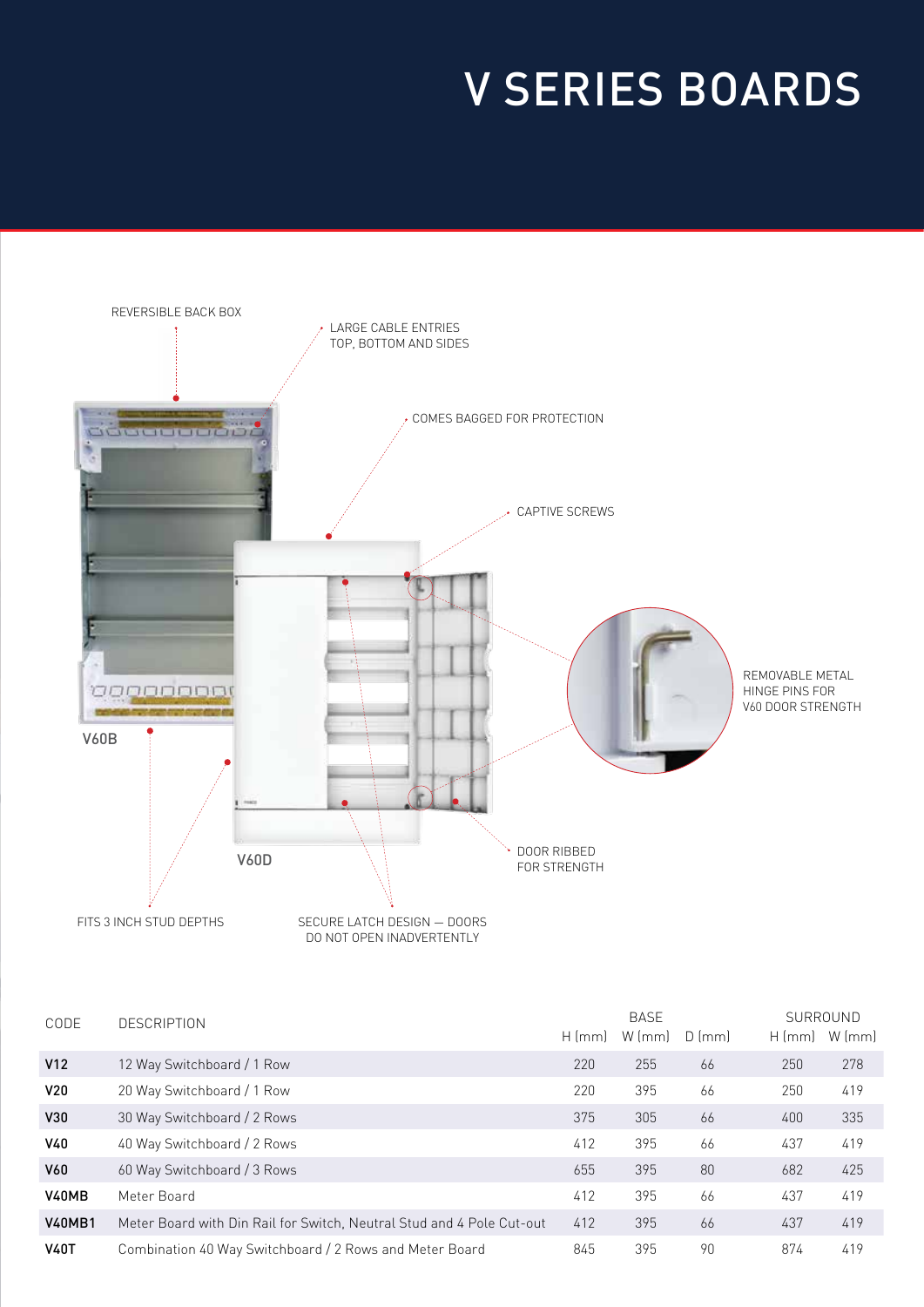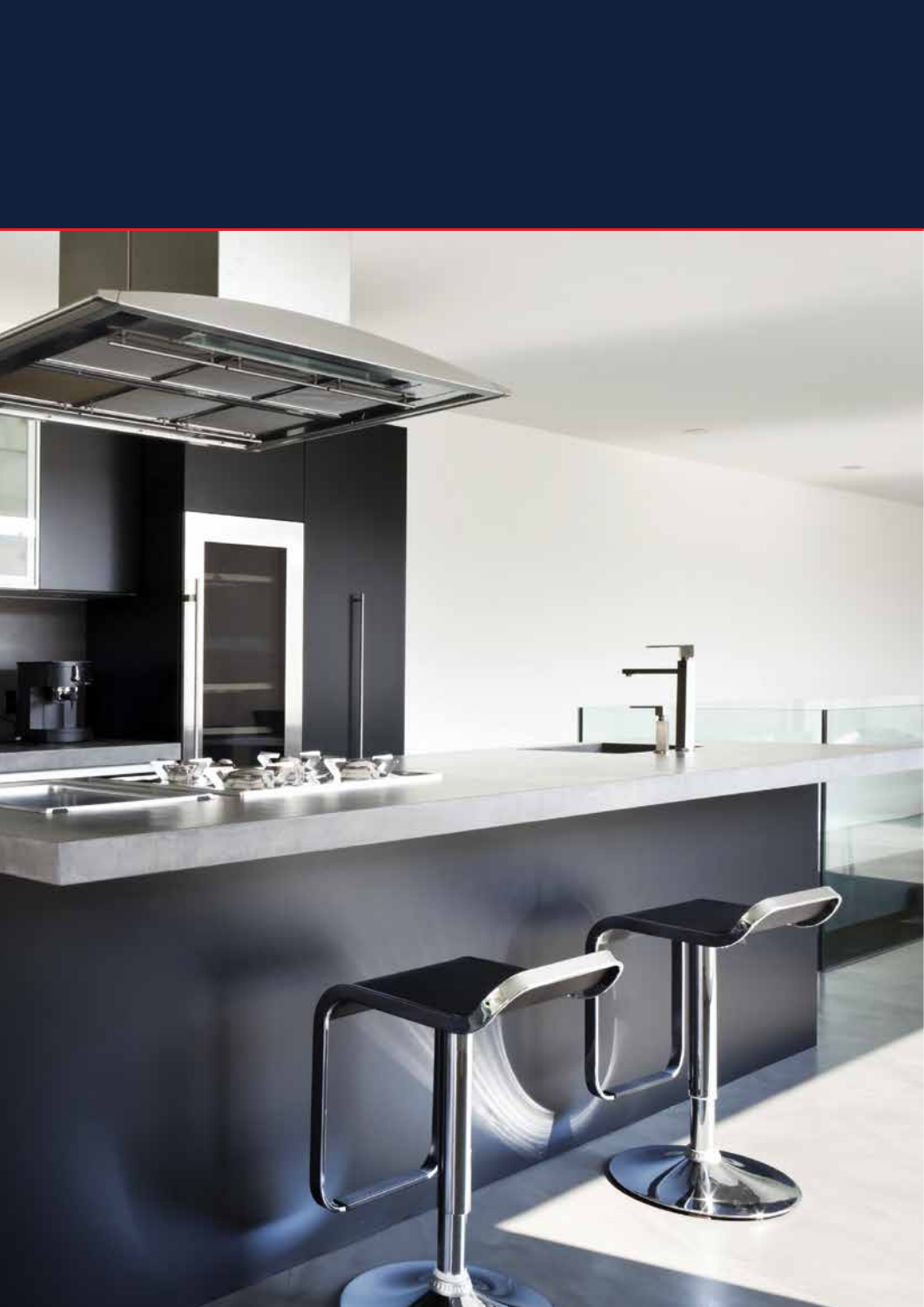## BOX AHEAD

## YOU CAN NOW INSTALL THE BASE AT PREWIRE STAGE AND PURCHASE THE DOOR & SURROUND AT THE FIT-OFF STAGE

### m m m Ä  $\cdot$   $\cdot$  $\alpha$  $\bullet$ o.  $1 - 1$  $\mathbf{r}$  $\rightarrow$

#### BUY BASE FOR PREWIRE BUY DOOR & SURROUND FOR FIT-OFF



V40B V40D INCLUDES: PHASE BAR, LABELS, BLANK STRIPS

| CODE        | <b>DESCRIPTION</b>                      | $H$ (mm) | $W$ (mm) | $D$ (mm) |        |        |
|-------------|-----------------------------------------|----------|----------|----------|--------|--------|
| V20B        | V20 BASE AND E/N BARS                   | 220      | 395      | 66       | 20 Way | 1 Row  |
| <b>V20D</b> | V <sub>20</sub> DOOR SURROUND AND PARTS | 250      | 419      |          |        |        |
| <b>V30B</b> | V30 BASE AND E/N BARS                   | 375      | 305      | 66       | 30 Way | 2 Rows |
| <b>V30D</b> | V <sub>30</sub> DOOR SURROUND AND PARTS | 400      | 335      |          |        |        |
| <b>V40B</b> | V40 BASE AND E/N BARS                   | 412      | 395      | 66       | 40 Way | 2 Rows |
| <b>V40D</b> | V <sub>40</sub> DOOR SURROUND AND PARTS | 437      | 419      |          |        |        |
| <b>V60B</b> | V60 BASE AND E/N BARS                   | 655      | 395      | 80       | 60 Way | 3 Rows |
| <b>V60D</b> | V <sub>60</sub> DOOR SURROUND AND PARTS | 682      | 425      |          |        |        |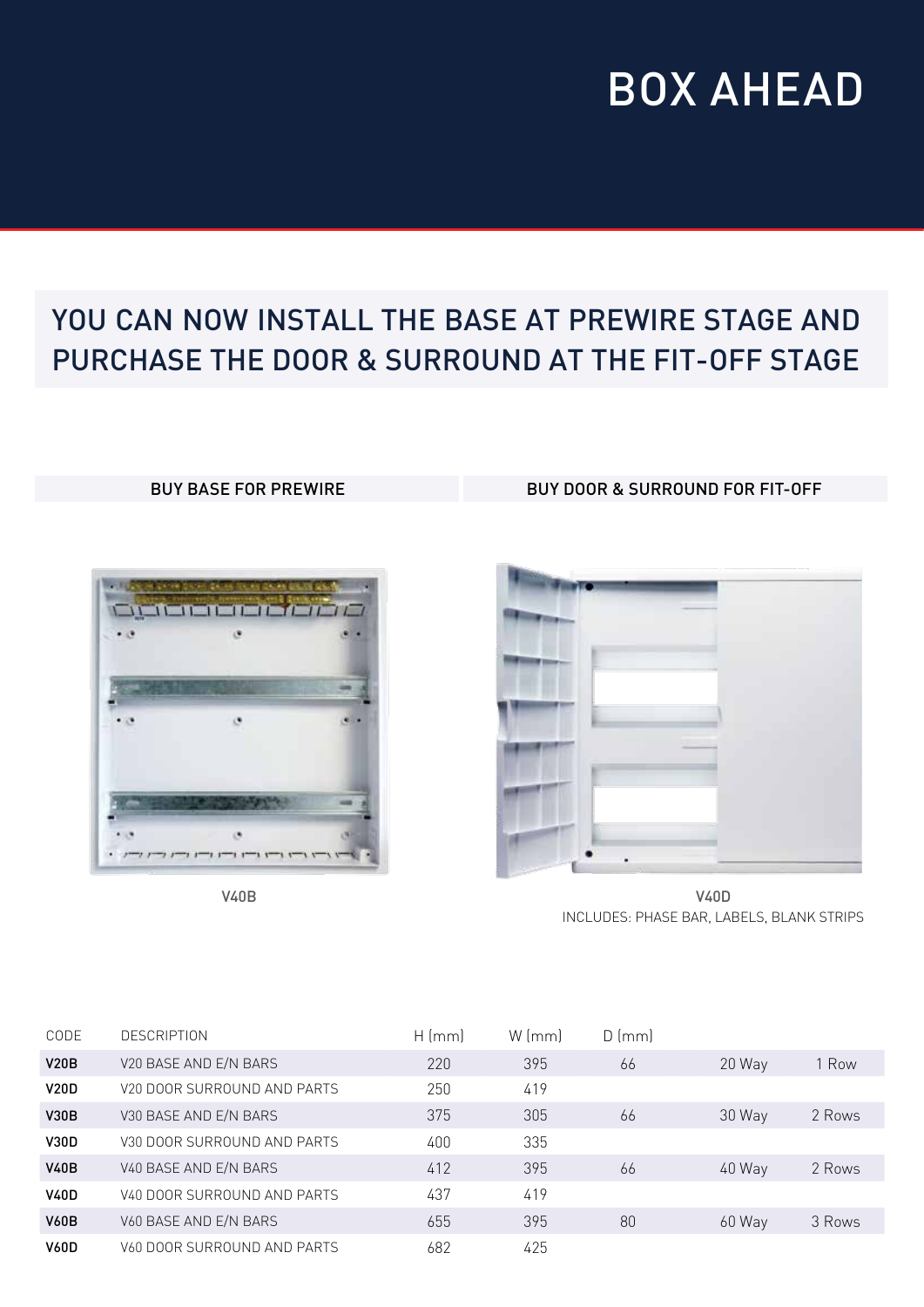# V40MB & V40MB1

### **INTERNAL FLUSH-MOUNT METER BOARDS**



COMPLETE WITH DIN RAIL, ed and the study of the study of the study of the study of the study of the study of the study of the study of the study of the study of the study of the study of the study of the study of the study of the study of the stu



ADD THE RETROFITTABLE METAL V40 SPACER TO YOUR V40 METER BOARD TO INCREASE THE DEPTH FOR LARGER METERS

• Total depth of board with spacer installed: 115mm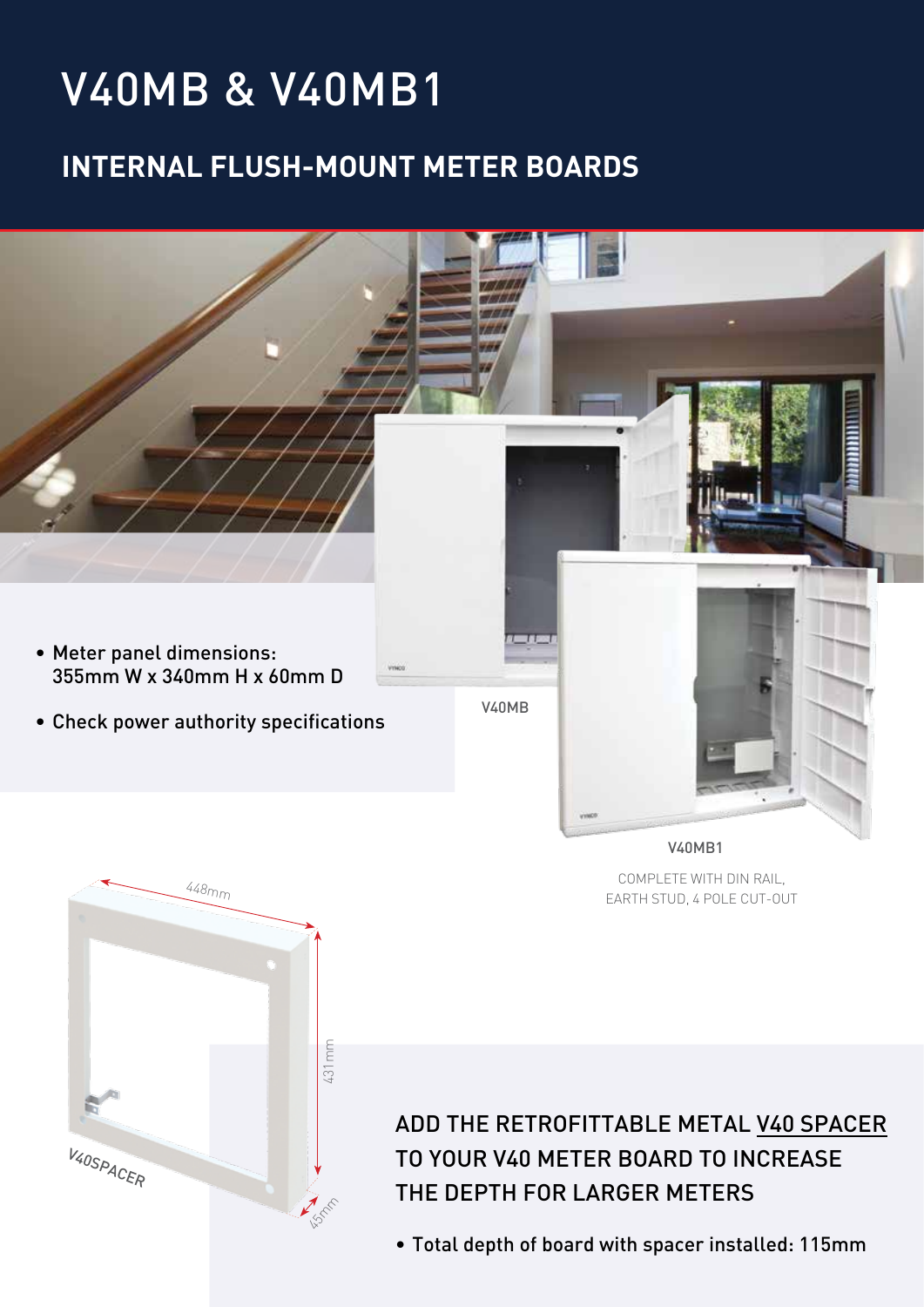## V40T

## **COMBINATION DISTRIBUTION & METER BOARD**



CLEAR PANEL OVER METER 85 MM DEPTH



STANDARD V40 AND V40MB DOORS AND SURROUNDS

V40T BASE